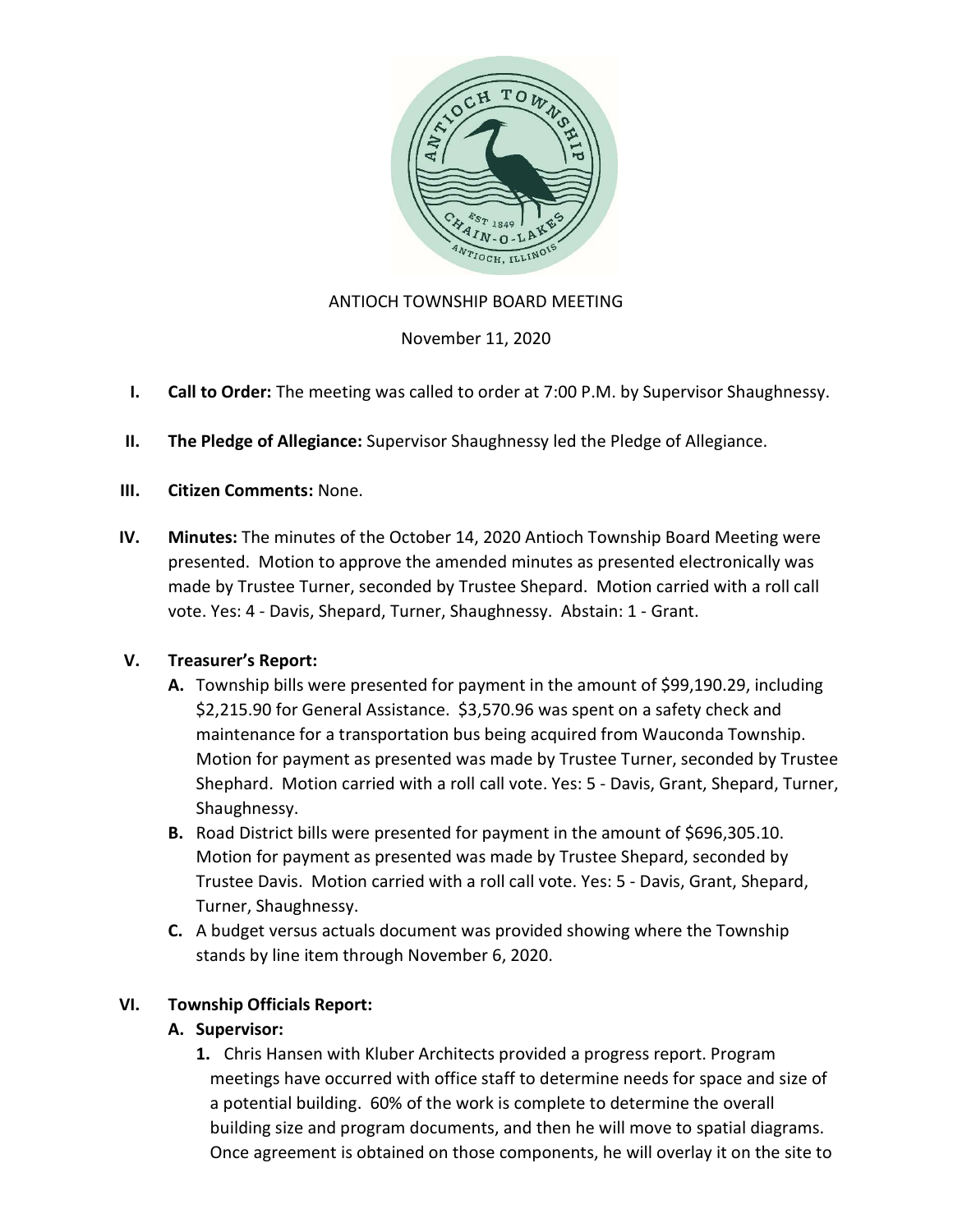determine where the building, parking, and open space would go. He will come to the board with the first pass in the next 30 days with the goals and objectives complete by the beginning of 2021. That will include the building size, what it will look like, and cost. The Village of Antioch is being involved in the findings.

- 2. Supervisor Shaughnessy provided a Capital Projects Funding Report showing last year's budget to spending, what was expensed in 2018, and how much was left for completion of those projects. The report reflects reserved dedicated funds, budget through the appropriation ordinance, capital funds, park development funds, OSLAD Grant balance, operating expenses, and operating reserves. The report details park expenses from February 1, 2020 through October 9, 2020. The memo descriptions need to be adjusted, but the line item dollar amounts are exact. Maintenance service equipment expenses were \$14,915.68, park equipment and supplies were \$11,407.36 totaling \$26,323.04 for both. Maintenance service ground expenses were \$100,623.48, park development were \$95,572.38, and park crew payroll were \$44,062.16. \$183,418.94 remains from the OSLAD Grant that must be spent on park development. Operating reserves are approximately \$680,000, which is 40% of the total budget.
- 3. The Township Officials of Illinois Education Conference is 11/16/2020 11/20/2020 and 11/23/2020 from 9:30am-1:30pm. Each day will feature training for a different elected official role.
- 4. The Village created a resolution asking Governor Pritzker to re-evaluate the data for restaurants and bars in region 9 due to the implications to the economy.
- 5. The Village negotiated a deal for the Pittman property. The deal and the plans for the property have not been finalized yet, but the offer has been accepted.

## B. Clerk:

- 1. Resolution 101420 Setting Compensation for Township Officials was approved in the October 14, 2020 board meeting. The language in the resolution was updated after approval to include if each elected official receives insurance or IMRF eligibility. The compensation and eligibility did not change. Trustee Turner made a motion to accept the resolution already voted on with the revised wording as presented tonight, seconded by Trustee Shepard. Motion carried with a roll call vote. Yes: 4 - Davis, Shepard, Turner, Shaughnessy. No: 1 - Grant.
- C. Assessor: None.
- D. Highway Commissioner: None.

## E. Trustee Reports:

- 1. Senior Committee, Trustee Davis:
	- a. It's a Wonderful Life will play for free with free popcorn at Antioch Theatre on November 14, 2020 and Shakespeare in Love on December 12, 2020.
- 2. Grant Committee, Trustee Turner:
	- a. Trustee laptops were shipped and never received. Todd Kupsak ordered new ones that will arrive in 3-7 days.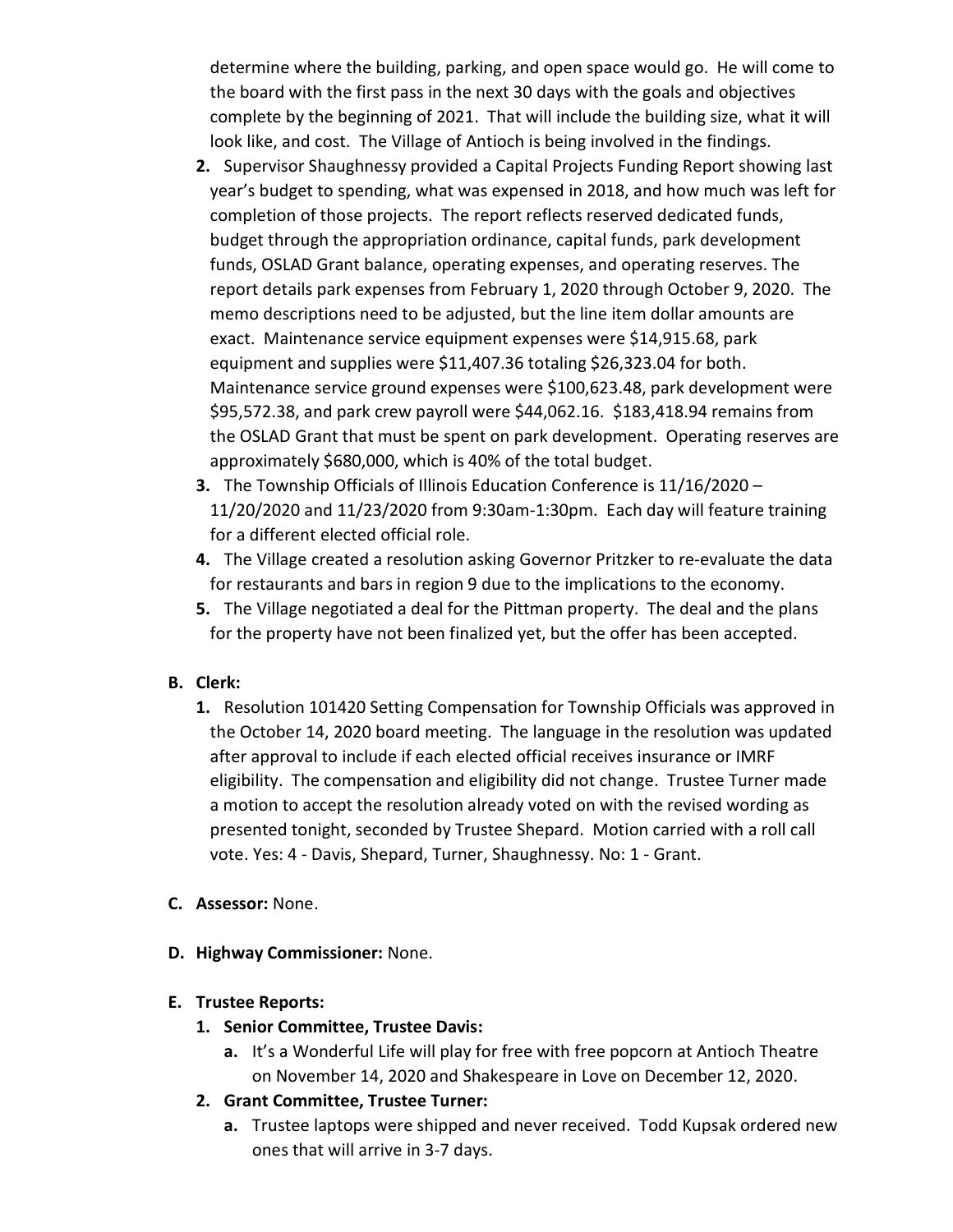#### 3. Transportation Committee, Trustee Grant: No update.

a. Supervisor Shaughnessy shared that the Township is evaluating the value of a 2003 diesel 12 passenger pace bus with 115,000 miles from Wauconda Township. It can provide more uses than the community van, such as transporting handicap children to Matthias Academy, veterans to the VA, seniors in different senior living buildings. Wauconda needs a community van and the Township might swap vehicles. Appraisals are being completed on both.

# 4. Parks Committee, Trustee Shepard:

- a. Osmond Park may be leveraged by the High School for cross country to host regionals and sectionals. They could show live feeds of the runners on score boards for spectators in the stands. The Vikings can use the High School on days they are using Osmond Park.
- b. The Township is working with the Antioch Garden Club on an interpretive trail around the park, through the woodchip trail, and the viewing area. A meeting is taking place with Waste Management next week to discuss moving the dirt pile in order to expand the parking lot. Signage for the entrance, disc golf, and surveillance needs to be addressed.
- c. The Township is awaiting the wetlands review from Gewalt Hamilton to determine what can and can't be done from a wetlands perspective. If the area where the cattails were cut down is dug another 4 feet, a pond could be put in. Approval is needed from multiple agencies and this might not occur this year. Wood ducks and other aviary bird houses are being considered. Once approval from Gewalt Hamilton is received "God's Ice Rink" can begin. The Township won't flood it, it will be natural. The skating pond will not have boards, but will be plowed. Next year exposure to the work needs to be addressed and the enhancements communicated to the community for awareness. A sled hill is also being worked on and snow fencing will be put up this year for protection. That work will be complete by mid-December. A driving range is a joint long-term project with the High School and it is waiting on used equipment from Libertyville. The document provided by Gewalt Hamilton shows all the planned projects.

## VII. New Business:

- A. Supervisor Shaughnessy discussed the paratransit intergovernmental agreement. The Township pays \$8,000 annually and partners with 6 other Townships for Ride Lake County West. The board needs to evaluate what rides are being provided. There are a lot of denials due to the fact that Township citizens are not going to work or school. A ridership data report will be provided to the board for review. Approval to continue participating or not will be on next month's agenda.
- B. Discussion occurred regarding using Brilliant Geeks to assist with the Township's technology needs. They are able to provide support remotely. A motion was made by Trustee Shepard to allocate \$1,200.00 for a retainer to Brilliant Geeks, seconded by Supervisor Shaughnessy. Trustee Shepard withdrew his motion. The topic will be addressed at next month's board meeting with parameters defined on how much